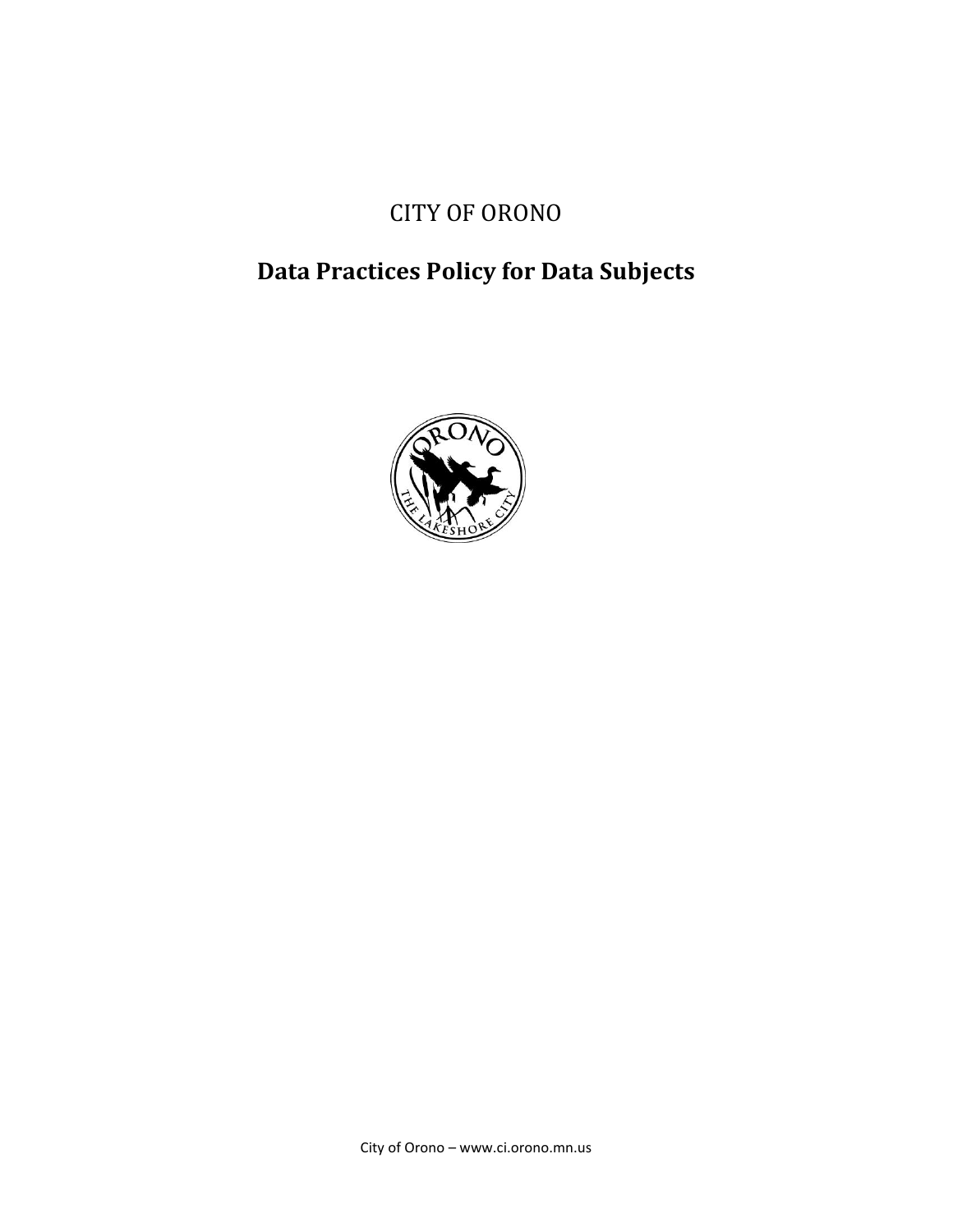#### **Data about You**

The Government Data Practices Act (Minnesota Statutes, Chapter 13) says that data subjects have certain rights related to a government entity collecting, creating, and keeping government data about them. You are the subject of data when you can be identified from the data. Government data is a term that means all recorded information a government entity has, including paper, email, DVDs, photographs, etc.

### **Classification of Data about You**

The Government Data Practices Act presumes that all government data are public unless a state or federal law says that the data are not public. Data about you are classified by state law as public, private, or confidential. See below for some examples.

1. **Public data**: We must give public data to anyone who asks; it does not matter who is asking for the data or why.

The following is an example of public data about you:

#### *The names of City of Orono employees*

2. **Private data**: We cannot give private data to the general public, but you have access when the data are about you. We can share your private data with you, with someone who has your permission, with our government entity staff who need the data to do their work, and as permitted by law or court order.

The following is an example of private data about you:

#### *Social Security numbers*

3. **Confidential data**: Confidential data have the most protection. Neither the public nor you can get access even when the confidential data are about you. We can share confidential data about you with our government entity staff who need the data to do their work and to others as permitted by law or court order. We cannot give you access to confidential data.

The following is an example of confidential data about you:

#### *The identity of the subject of an active criminal investigation*

## **Your Rights under the Government Data Practices Act**

This government entity must keep all government data in a way that makes it easy for you to access data about you. Also, we can collect and keep only those data about you that we need for administering and managing programs that are permitted by law. As a data subject, you have the following rights.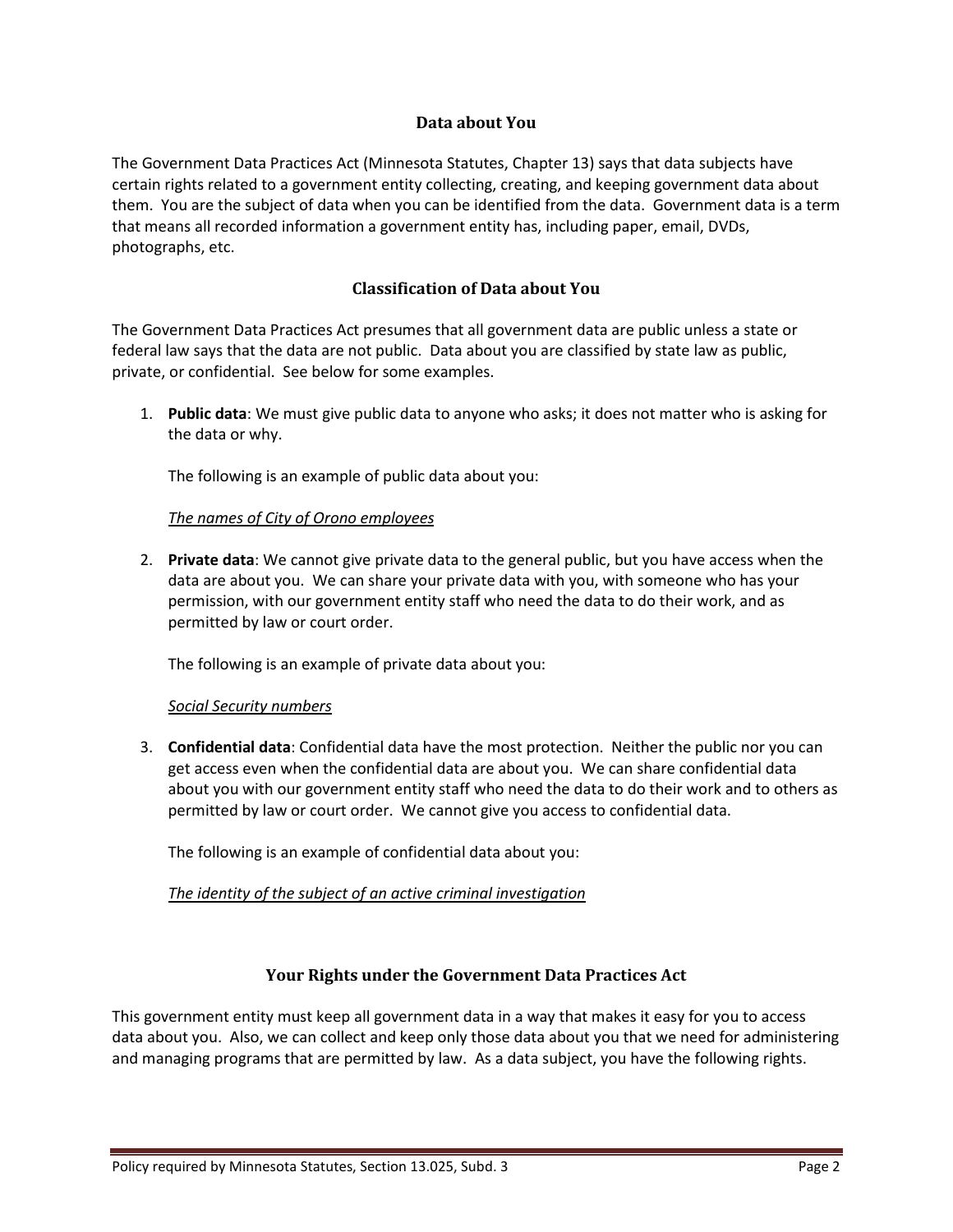As a data subject, you have the following rights *(continued)*

#### **Access to Your Data**

You have the right to look at (inspect), free of charge, public and private data that we keep about you. You also have the right to get copies of public and private data about you. The Government Data Practices Act allows us to charge for copies. You have the right to look at data, free of charge, before deciding to request copies.

Also, if you ask, we will tell you whether we keep data about you and whether the data are public, private, or confidential.

As a parent, you have the right to look at and get copies of public and private data about your minor children (under the age of 18). As a legally appointed guardian, you have the right to look at and get copies of public and private data about an individual for whom you are appointed guardian.

Minors have the right to ask this government entity not to give data about them to their parent or guardian. If you are a minor, we will tell you that you have this right. We may ask you to put your request in writing and to include the reasons that we should deny your parents access to the data. We will make the final decision about your request based on your best interests. **Note**: Minors do not have this right if the data in question are educational data maintained by an educational agency or institution.

#### **When We Collect Data from You**

When we ask you to provide data about yourself that are not public, we must give you a notice. The notice is sometimes called a Tennessen warning. The notice controls what we do with the data that we collect from you. Usually, we can use and release the data only in the ways described in the notice.

We will ask for your written permission if we need to use or release private data about you in a different way, or if you ask us to release the data to another person. This permission is called informed consent. If you want us to release data to another person, you may use the consent form we provide.

#### **Protecting your Data**

The Government Data Practices Act requires us to protect your data. We have established appropriate safeguards to ensure that your data are safe.

#### **When your Data are Inaccurate and/or Incomplete**

You have the right to challenge the accuracy and/or completeness of public and private data about you. You also have the right to appeal our decision. If you are a minor, your parent or guardian has the right to challenge data about you.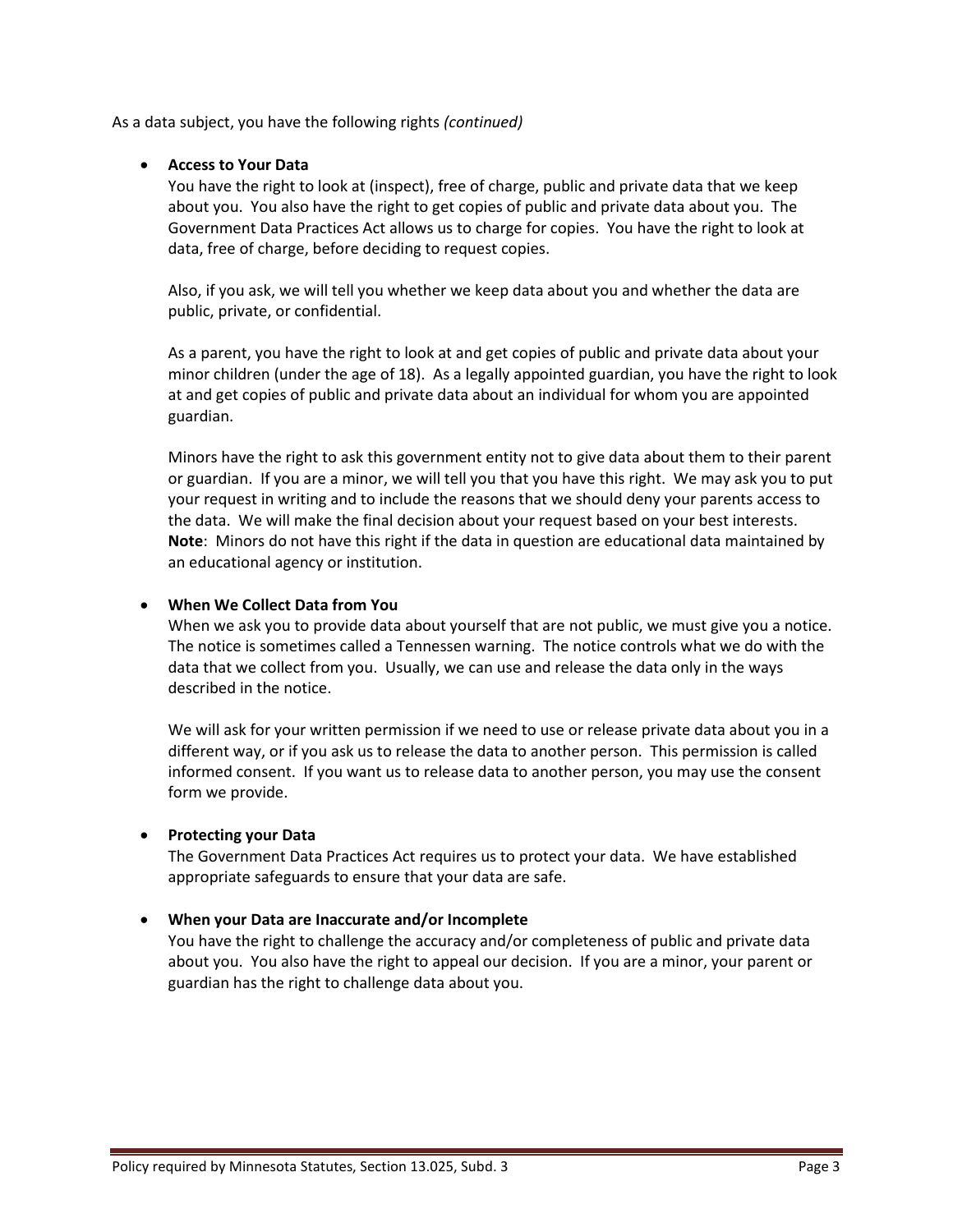### **How to Make a Request for Your Data**

You may request to look at data, or obtain copies of data that this government entity keeps about you, your minor children, or an individual for whom you have been appointed legal guardian. You may be asked to make a written request. Make your request for data to the appropriate individual listed in the Data Practices Contacts on Page 5. You may make your request by mail, fax, or email, using the Data Request Form on Page 7.

If you choose not to use the data request form, your request should include:

- that you are making a request, under the Government Data Practices Act (Minnesota Statutes, Chapter 13), as a data subject, for data about you;
- whether you would like to inspect the data, have copies of the data, or both;
- a clear description of the data you would like to inspect or have copied; and
- identifying information that proves you are the data subject, or data subject's parent/guardian.

This government entity may require proof of your identity before we can respond to your request for data. If you are requesting data about your minor child, you must show proof that you are the minor's parent. If you are a guardian, you must show legal documentation of your guardianship. Please see the Standards for Verifying Identity located on Page 8.

## **How We Respond to a Data Request**

Once you make your request, we will work to process your request. If it is not clear what data you are requesting, we will ask you for clarification.

- If we do not have the data, we will notify you in writing within 10 business days.
- If we have the data, but the data are confidential or private data that are not about you, we will notify you within 10 business days and state which specific law says you cannot access the data.
- If we have the data, and the data are public or private data about you, we will respond to your request within 10 business days, by doing one of the following:
	- $\circ$  arrange a date, time, and place to inspect data, for free, if your request is to look at the data, or
	- $\circ$  provide you with copies of the data. You may choose to pick up your copies, or we will mail or fax them to you. We will provide electronic copies (such as email or CD-ROM) upon request if we keep the data in electronic format.

After we have provided you with access to data about you, we do not have to show you the data again for 6 months unless there is a dispute or we collect or create new data about you.

If you do not understand some of the data (technical terminology, abbreviations, or acronyms), please let us know. We will give you an explanation if you ask.

The Government Data Practices Act does not require us to create or collect new data in response to a data request if we do not already have the data, or to provide data in a specific form or arrangement if we do not keep the data in that form or arrangement. (For example, if the data you request are on paper only, we are not required to create electronic documents to respond to your request.)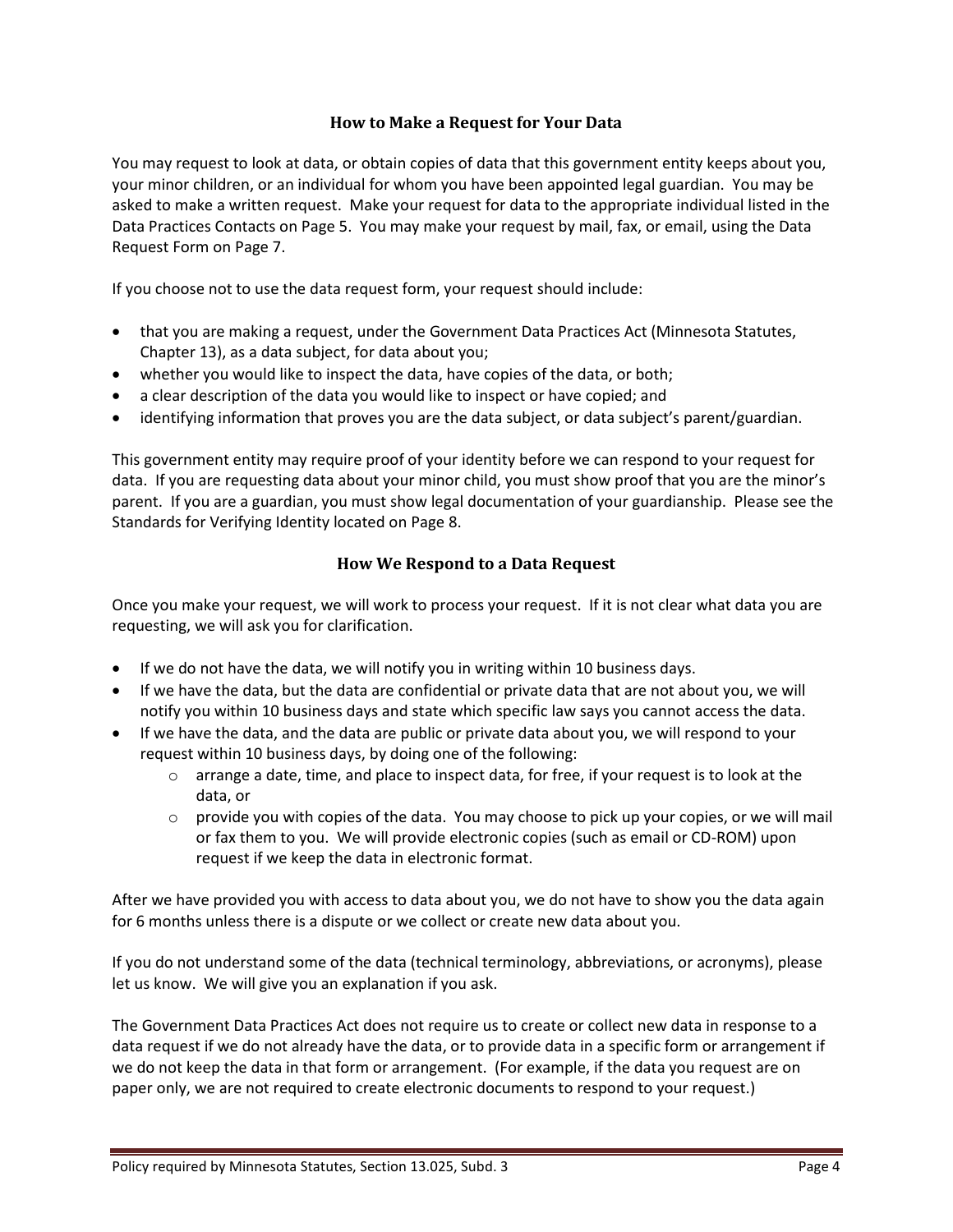If we agree to create data in response to your request, we will work with you on the details of your request, including cost and response time.

In addition, we are not required under the Government Data Practices Act to respond to questions that are not specific requests for data.

# **Copy Costs – Data Subjects**

This government entity may charge data subjects for copies of government data. These charges are authorized under Minnesota Statutes, section 13.04, subdivision 3.

You may be required to pay for the copies before we will give them to you.

The first 50 copies are free and \$.25 per page thereafter.

#### **Actual Cost of Making the Copies**

In determining the actual cost of making copies, we factor in employee time, the cost of the materials onto which we are copying the data (paper, CD, DVD, etc.), and mailing costs (if any). If your request is for copies of data that we cannot reproduce ourselves, such as photographs, we will charge you the actual cost we must pay an outside vendor for the copies.